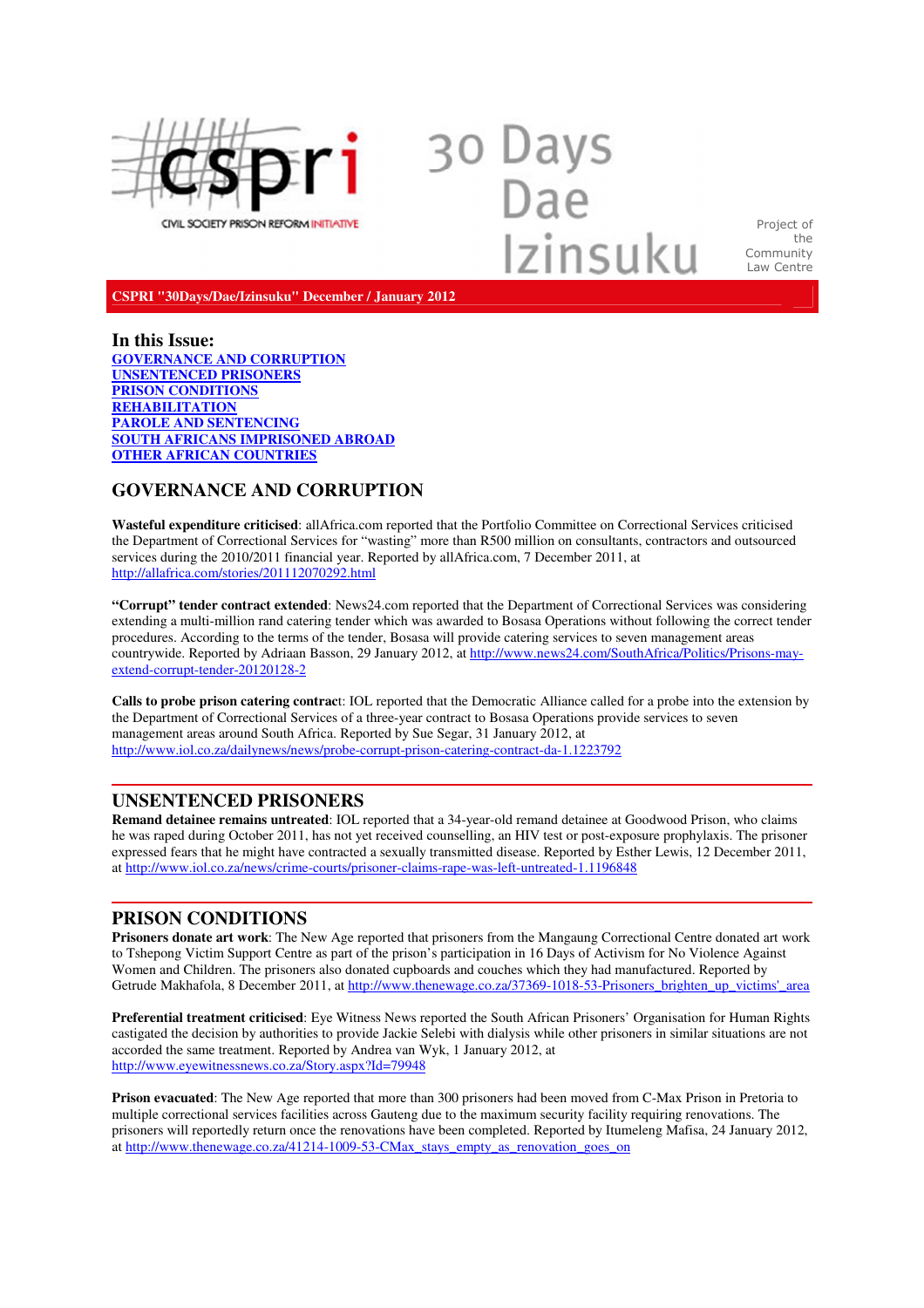# **REHABILITATION**

**Rehabilitation through sport**: The Citizen reported that Nedbank is funding a rehabilitation programme in which prisoners at Pretoria Central Prison are encouraged to participate in sport and athletics. Reported by Rod Knight, 9 December 2011, at http://www.citizen.co.za/citizen/content/en/citizen/local-news?oid=245602&sn=Detail&pid=146826&Sport-a-key-inprisoner-rehabilitation--

**Prisoners accepted into tertiary institution**: IOL reported that twenty five prisoners had completed their schooling through the Usethubeni Youth School at Durban Westville Prison. The school reportedly achieved a 83 percent pass rate and two of the pupils have been accepted to study at the University of KwaZulu-Natal. Reported by Wendy Jasson da Costa, 6 January 2012, at http://www.iol.co.za/mercury/jailed-men-come-through-with-flying-colours-1.1208866

# **PAROLE AND SENTENCING**

**Fresh bid for parole**: IOL reported that Clive Derby-Lewis, serving a life sentence for his part in the killing of Chris Hani, will once again return to the Pretoria High Court in an attempt to be released on parole. His lawyer confirmed that they would launch an application for an order direcing that the decision refusing to release him on parole be set aside. Reported by Zelda Venter, 7 December 2011, at http://www.iol.co.za/news/crime-courts/hani-killer-to-launch-fresh-bids-for-parole-1.1193725

**Comparison unfair**: News24.com reported that in response to queries into the condition of former Police Commissioner Jackie Selebi's health, the Commissioner of Correctional Services had said that it was "unfair" to compare Jackie Selebi to Schabir Shaik (who is on medical parole) as Selebi had not applied for medical parole even though he was seriously ill. Reported by news24.com, 28 December 2011, at http://www.news24.com/SouthAfrica/News/Unfair-to-compare-Selebi-to-Shaik-20111228

# **SOUTH AFRICANS IMPRISONED ABROAD**

**660 held abroad**: Times Live reported that South Africa has a "staggering" 660 citizens imprisoned in foreign prisons for drug-related offences. Reported by Prega Govender, 18 December 2011, at http://www.timeslive.co.za/local/2011/12/18/sahas-660-held-abroad-for-drugs

**Envoy visits South Africans imprisoned abroad**: IOL reported that the South African ambassador to Thailand, Douglas Gibson, visited 12 South Africans convicted of drug smuggling imprisoned in Thai prisons. Eleven of the 12 South Africans are women. Reported by Bheki Mbanjwa and Slindile Maluleka, 27 December 2011, at http://www.iol.co.za/dailynews/news/sa-envoy-visits-drug-mules-in-thailand-jails-1.1204640

# **OTHER AFRICAN COUNTRIES**

# **ANGOLA**

**New facility for young offenders**: Angola Press reported that the country's first prison for young offenders, which is being built in Wako Kungo City, will start functioning during 2012. The prison will reportedly have the capacity to accommodate 800 people and will include professional and technical training, as well as agricultural facilities. Reported by Angola Press, 2 January 2012, at http://www.portalangop.co.ao/motix/en\_us/noticias/politica/2012/0/1/First-prison-for-young-offendersstarts-functioning-this-year,0a2318ff-6e00-4227-8579-b5b5fd68caf8.html

**Prison hospital repaired**: Angola Press reported that the repair and expansion of the São Paulo Prison Hospital will enable the institution to take care of prisoners' health concerns. Reported by Angola, 9 December 2011, at http://www.portalangop.co.ao/motix/en\_us/noticias/politica/2011/11/49/Prison-Hospital-improve-inmatesconditions,f7b2a62a-c5bd-4ed9-a4c8-ba13837c8b7f.html

## **BURUNDI**

**Remand detainees challenge detention:** RFI reported that 23 detainees, charged with terrorism, had challenged the legality of their detention describing it as "inhumane and arbitrary." The detainees are still being held in police cells and, according to their lawyers, should be transferred to a penitentiary facility. Reported by RFI, 6 January 2012, at http://www.rfi.fr/afrique/20120106-burundi-le-proces-23-prevenus-terrorisme-encore-stade-questions-procedure Original report in French.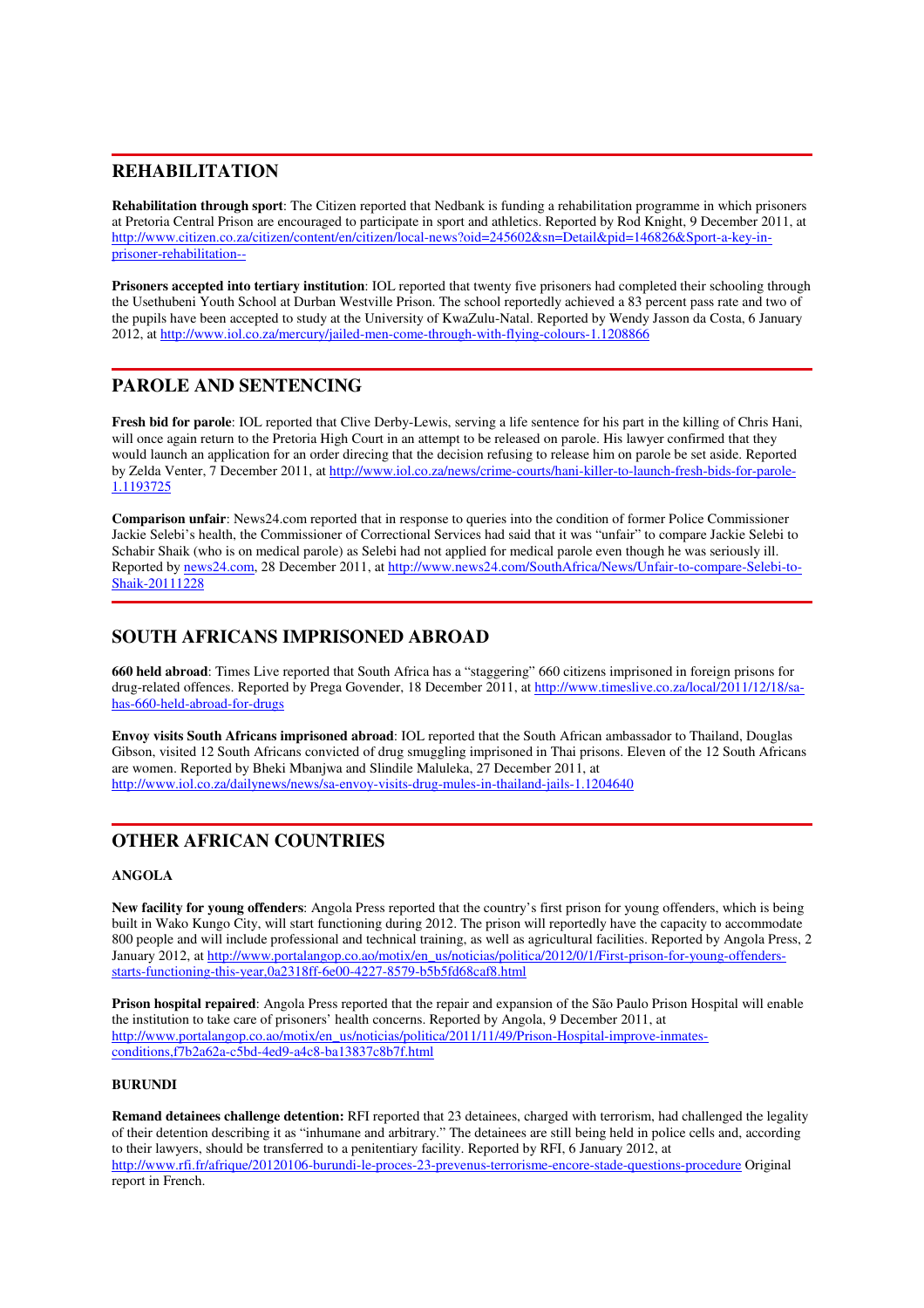## **CAMEROON**

**Prisoners make a living with "chores":** Jade Cameroun reported that the central prison of Yabassi encourages financial autonomy for prisoners by providing payment for the performing of various jobs around the prison. The prison management is reportedly attempting to ensure that labour is not afflictive in nature and will increase the ability of prisoners to earn an honest living after release. Reported by Christian Locka, Jade Cameroun, 23 December 2011, at http://jadecameroun.com/news.php?detailAct=217 Original report in French.

**Administrative error adds time to sentence:** Jade Cameroun reported that a prisoner initially sentenced to seven years in prison, remains incarcerated 16 years later. This was reportedly the result of documentation and the original sentencing judgment having been lost. The report notes that whenever he attempted to be heard on this matter, he was asked for unaffordable bribes. Reported by Guy Modeste Dzudie, Jade Cameroun, 4 January 2012, at http://jadecameroun.com/news.php?detailAct=221 Original report in French.

**New Bell Prison's female section in good condition**: Jade Cameroun reported that the women's section at New Bell prison is kept clean and is in good condition as a result of the support of the European Union and the continued efforts of the prisoners themselves. However, food supply is reportedly very poor and there are hardly any activities to occupy the women. Reported by Anne Matho, Jade Cameroun, 17 January 2012, at http://jadecameroun.com/news.php?detailAct=223 Original report in French.

**Death row prisoner seeks pardon:** Jade Cameroun reported that a prisoner who was sentenced to death in 1987 for aggravated robbery, is seeking a Presidential Pardon. Many other death row prisoners have reportedly been pardoned over the years. The report notes that the prisoner recently resubmitted a petition for a pardon to the Minister of Justice, referring to Decree 99/294 which calls for the conversion of death sentences into sentences of life imprisonment. Reported by Guy Modeste Dzudie, Jade Cameroun, 25 January 2012, at http://jadecameroun.com/news.php?detailAct=225 Original report in French**.** 

**Project to cater for young prisoners:** Afrique en Ligne reported that a musician of Cameroonian origin, Olivier Cheuwa, recently launched the second edition of the project "Soul Care", aimed at raising money to cater for young African prisoners. The project, launched in Dakar, involves three artists who organise concerts to raise money to provide prisoners with clothing and food. Reported by Afrique en ligne, 18 January 2012, at http://www.afriquejet.com/project-society-2012011831719.html

**Commitment to combat torture:** allAfrica.com reported that the authorities in Cameroon have committed to tackle all forms of torture by ratifying international guidelines on the fight against torture. This commitment was reportedly the outcome of a three day conference in January 2012. Reported by allAfrica.com, 26 January 2012, at http://allafrica.com/stories/201201260884.html

### **CHAD**

**Planned renovations of Chadian prisons:** Le Post reported that the Minister of Justice announced government plans to renovate all prisons across the county in order to improve conditions of detention. The report notes that issues such as nutrition, sanitation and health care require immediate attention. Reported by D.D., Le Post, 8 December 2011, at http://archives-lepost.huffingtonpost.fr/article/2011/12/08/2655722\_le-regime-deby-veut-renover-les-prisons-du-tchadmeme-celle-de-koro-toro.html Original report in French.

## **DEMOCRATIC REPUBLIC OF CONGO**

**Prisoners killed:** The Guardian reported that nine prisoners were killed in a failed attempt to escape prison when one of the escapees reportedly pulled the pin of a grenade but failed to throw it. Investigations were underway to establish how a prisoner managed to acquire a grenade. Reported by the Guardian, 1 January 2012, at http://www.guardian.co.uk/world/2012/jan/01/congo-prisoners-killed-grenade-blunder?INTCMP=SRCH

**Release of detainees following mass arrests:** Radio Okapi reported that 56 detainees were released from the central prison of Mbuji-Mayi between 14 and 16 December 2011. Those released had been arrested during riots related to the elections, but could not be detained further as there was insufficient evidence to sustain charges against them. Reported by Radio Okapi, 18 December 2011, at

http://radiookapi.net/actualite/2011/12/18/violences-electorales-56-personnes-liberees-de-la-prison-centrale-de-mbuji-mayi-2/

**Nine deaths in Mwene-Ditu prison:** Radio Okapi reported that nine prisoners died in December 2011 at the central prison of Mwene-Ditu, due to a lack of food and medication. The Provincial Minister of Justice reportedly stated that he would send a delegation to identify a solution for this problem. Reported by Radio Okapi, 31 December 2011, at http://radiookapi.net/actualite/2011/12/31/mbuji-mayi-9-morts-dans-la-prison-centrale-de-mwene-ditu/ Original report in French.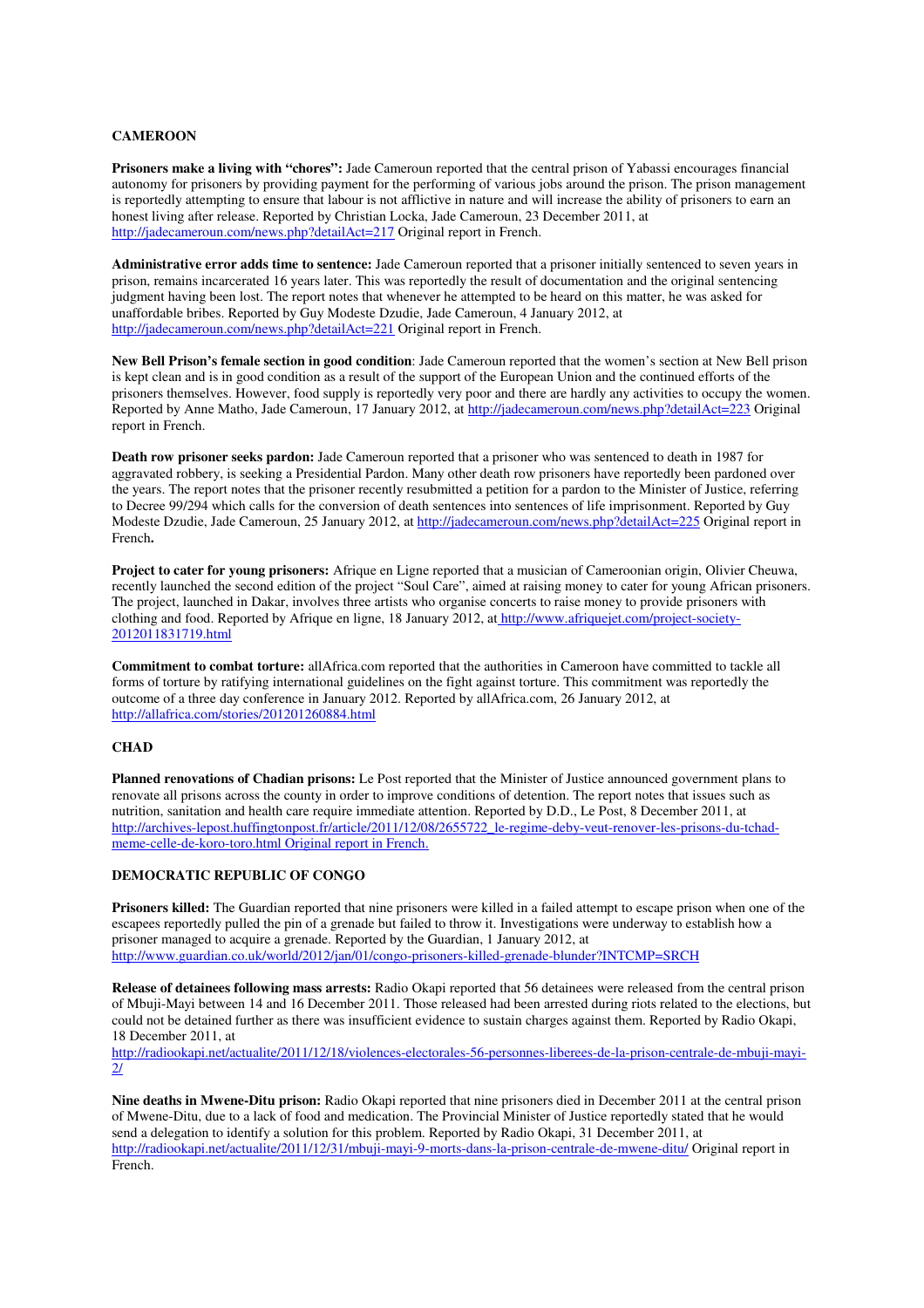**Prisoners die in attempted escape:** Radio Okapi reported that eight prisoners died and 50 were injured in an attempted escape at Bukavu prison on 1 January. The report reiterated that attempted escapes are becoming chronic in the DRC's penitentiary system, mainly because of poor conditions of detention and dilapidated infrastructure. Reported by Radio Okapi, 1 January 2012, at http://radiookapi.net/actualite/2012/01/01/tentative-devasion-9-morts-pres-de-50-blesses-dans-laprison-de-bukavu/ Original report in French.

**NGO deplores conditions of detention in Uvira:** Radio Okapi reported that a human rights watchdog in South-Kivu criticised the conditions of detention in the central prison of Uvira, stating in its most recent report that a high risk of serious infections due to overcrowding were threatening the health and safety of prisoners. Reported by Radio Okapi, 2 January 2012, at http://radiookapi.net/actualite/2012/01/02/uvira-des-ong-denoncent-les-conditions-de-detention-dans-la-prisoncentrale/ Original report in French.

## **EGYPT**

**Calls for investigation into mass prison killings:** The Daily News reported that the Egyptian Initiative for Personal Rights had called on the United Nations and African Commission to intervene in alleged mass killings of prisoners during the Egyptian uprising. Reported by Dalia Rabie, 27 December 2011, at http://www.thedailynewsegypt.com/human-a-civilrights/rights-group-resorts-to-un-african-commissions-as-investigation-into-prisoner-mass-killings-drags.html

**Pledge to release prisoners:** CBC reported that Egypt's military rulers have pledged to release more than 1,900 prisoners tried and convicted in military courts in commemoration of the revolution that toppled Hosni Mubarak. Reported by CBC, 24 January 2012, at http://www.cbc.ca/news/world/story/2012/01/24/egypt-anniversary-looms.html

### **ETHIOPIA**

**Heavy sentences for Ethiopian journalists:** Voice of America reported that an Ethiopian court sentenced three journalists (Elias Kifle, Reeyot Alemu and Woubshet Taye) to long prison sentences for terrorism-related offences. Reported by Voice of America, 30 January 2012, at http://www.voanews.com/english/news/africa/Ethiopia-Sentences-3-Journalists-to-Long-Prison-Terms-138214754.html

#### **GUINEA**

**Call to reform prison system:** IEWY News reported that Human Rights Watch called on authorities to reform the country's prison system which is reportedly characterised by a shortage of personnel, insufficient infrastructure, overcrowding, poor diet, inadequate medical care and prolonged pre-trial detention. Reported by Linda Campell, 1 January 2012, at http://www.iewy.com/38872-guinea-intensify-attention-to-human-rights-challenges.html

#### **KENYA**

**Inmates given training in financial management:** The Standard reported that more than 960 inmates at the Naivasha Maximum Prison graduated from a 12-week financial literacy training programme organised by Equity Bank. The training equipped inmates who are about to complete their prison terms with basic financial management and related entrepreneurial skills. Reported by Jackson Okoth, 20 January 2012, at http://www.standardmedia.co.ke/InsidePage.php?id=2000049895&cid=14&j=&m=&d

#### **LIBERIA**

**Prison relocated:** allAfrica.com reported that Monrovia Central Prison, designed to accommodate 350 prisoners, is home to 920 prisoners. The prison will thus be relocated to a larger area and additional facilities built in order to improve conditions. Reported by Abbas Dulleh, 29 December 2011, at http://allafrica.com/stories/201112290900.html

**Gifts for prisoners:** The New Democrat News reported that President Johnson-Sirleaf donated several bags of rice, cartons of fish, mattresses and many pairs of shower slippers to inmates at the Monrovia Central Prison as part of preparations for the celebration of the Christmas holiday. Reported by **newdemocratnews.com**, 29 January 2011, at http://www.newdemocratnews.com/index.php/component/content/article/44-the-executive/1072-press-sirleaf-meets-inmateson-christmas

#### **LIBYA**

**Call for authorities to ensure fair judicial processes:** IEWY News reported that Human Rights Watch has expressed concerns to the transitional government regarding detainees being "held outside the legal system." It emphasised the need for the authorities to ensure that Libya has a functional criminal justice system and that detainees are brought before the courts. Reported by iewy.com, 1 January 2012, at http://www.iewy.com/38880-libya-make-urgent-justice-system-reforms.html

**Torture of prisoners prevalent:** The BBC reported that prisoners interviewed at a prison in Misrata alleged to have been beaten, whipped and given electric shocks. Reported by the BBC, 28 January 2012, at http://www.bbc.co.uk/news/world-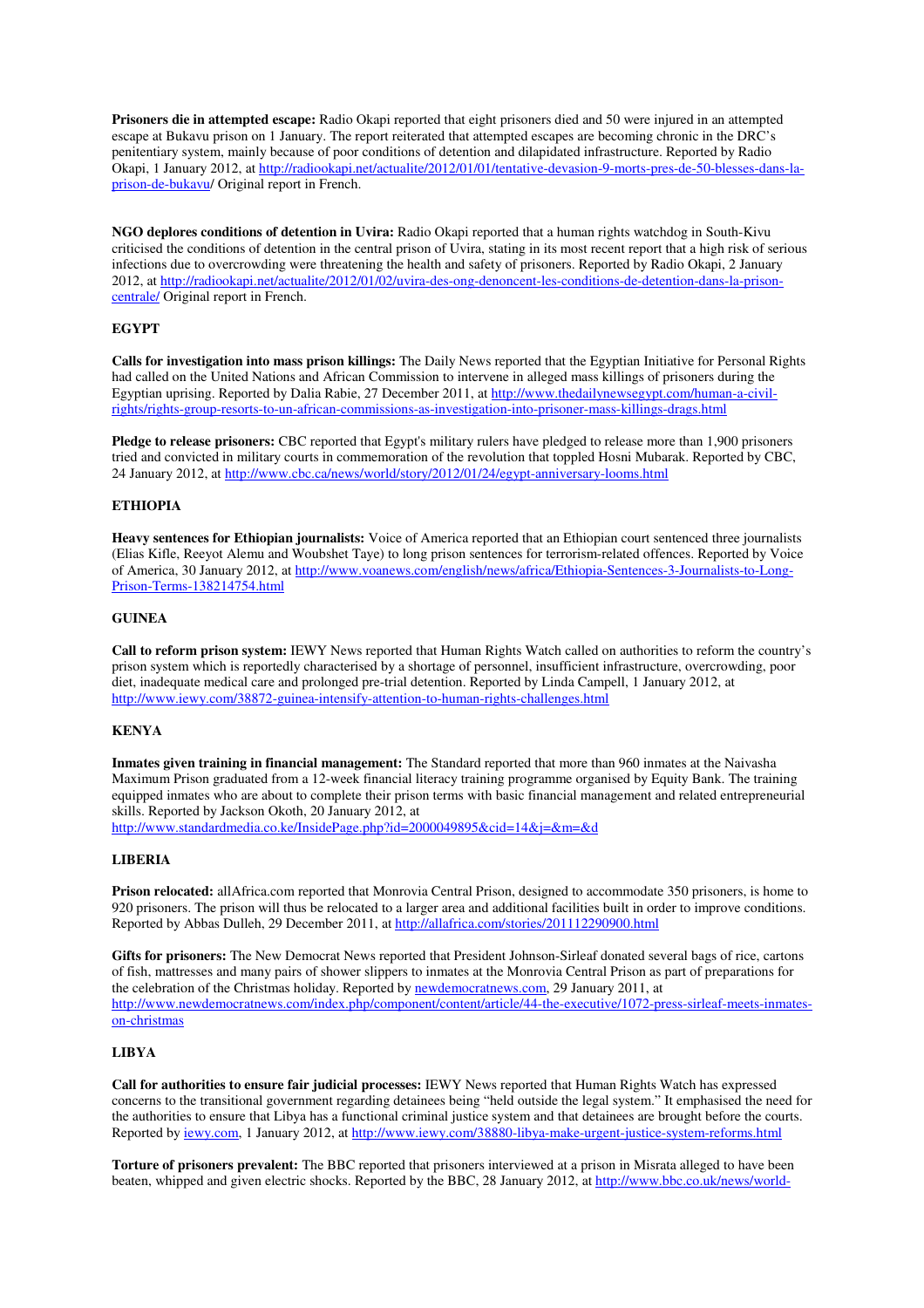#### africa-16771372

**Torture allegations:** CTV reported that the Libyan judicial police had started taking control of makeshift prisons in the country after human rights organizations complained of the "rampant torture of inmates." Reported by CTV News, 29 January 2012, at http://www.ctv.ca/CTVNews/World/20120129/libya-prisons-torture-militias-20120129/

#### **MALAWI**

**Drop in mortality rate:** The Sunday Times reported that 34 prisoners died in the country's 31 prisons in 2011 due to HIV related ailments such as, tuberculosis, malaria, anaemia and pneumonia. Prison authorities confirmed that the mortality rate represented a 26 per cent drop compared to 2010 when 46 prisoners died. Reported by Clement Chinoko, 1 January 2012, at http://www.bnltimes.com/index.php/sunday-times/headlines/national/3321-34-prisoners-die

**Strike shuts down courts:** News24 reported that a strike on 9 January 2012 by 2 000 Malawian judicial workers over working conditions and poor salaries brought courts to a stand-still, affecting detainees awaiting trial. Reported by news24.com, 9 January 2012, at http://www.news24.com/Africa/News/Malawi-judicial-strike-shuts-down-courts-20120109

**Prisoners appeal for improved services:** The Sunday Times reported that prisoners at Chichiri Prison appealed to the government to facilitate access to education and health care. In addition, appeals were made for professional teachers and learning materials. The prisoners made the appeal during a public discussion forum held at the prison as part of the commemoration of the International Day of Human Rights. Reported by Justice Mponda, 12 December 2011, at http://www.bnltimes.com/index.php?option=com\_content&view=article&id=2904:prisoners-demand-quality-educationhealth-care&catid=58:national-&Itemid=386

#### **MALI**

**ICC and Mali sign agreement:** Africa Business reported that the International Criminal Court and the Republic of Mali had concluded an agreement in which Mali agreed to accommodate prisoners sentenced by the International Criminal Court. Reported by Africa Business, 20 January 2012, at

http://www.africasia.com/services/news\_africa/article.php?ID=CNG.972d5530050a245099d94a3baa5fed6b.201

## **NIGERIA**

**Dietary concerns raised:** The Tribune reported that prisoners at the Maximum Prison in Lagos State continue to complain of inadequate health care and the fact that much of the food meant for prisoners is being redirected to shops run by prison officials. Reported by Adebayo Waheed, 6 December 2011, at http://tribune.com.ng/index.php/news/32335-kirikiriprisoners-lament-inadequate-feeding-health-care

**Lengthy remand detention:** allAfrica.com reported that 146 remand detainees are languishing at Kirikiri Maximum Prison waiting to be formally charged and tried by the courts. Some detainees have been in remand detention for almost eleven years. Reported by allafrica.com, 13 December 2011, at http://allafrica.com/stories/201112130754.html

**Overcrowding of prisons:** The Daily Times reported that the Controller, Nigeria Prisons Service, solicited the state government's assistance in decongesting the three prisons in the area. The congestion is reportedly caused by the slow criminal justice administration. Reported by The Daily Times, 16 January 2012, at http://dailytimes.com.ng/article/speedcriminal-justice-administration-prison-controller

# **RWANDA**

**Joint pact signed:** The Monitor reported that prison authorities from Uganda and Rwanda have agreed to establish a joint committee to help the two countries improve service delivery in their facilities. Under the arrangement, there will be sharing of information on best practices in relation to training, prison designs, environment management as well as rehabilitation programmes. Reported by Ephraim Kasozi, 8 December 2011, at http://www.monitor.co.ug/News/National/-/688334/1285982/-/bg6gkyz/-/

### **SENEGAL**

**Senegal to free female prisoners:** Africa News reported that the President directed Senegalese prison officials to release all women prisoners serving minor prison sentences in the country's prisons by 20 January 2012. Reported by Buya Jammeh, 5 January 2012, at http://www.africanews.com/site/Senegal\_to\_free\_women\_convicts/list\_messages/40787

**HIV/AIDS in Senegalese prisons:** IPS News reported that cultural practices are fuelling the spread of HIV/AIDs in prisons across Senegal as men of the Muslim faith are reluctant to use condoms. A former prisoner is alleged to have initiated a programme of promoting safe sex in order to try and curb the problem. Reported by Amanda Fortier, 5 January 2012, at http://www.ipsnews.net/news.asp?idnews=106376

**NGO assists inmates:** Voice of America reported that Cibiti, a local non-government organization, is working in prisons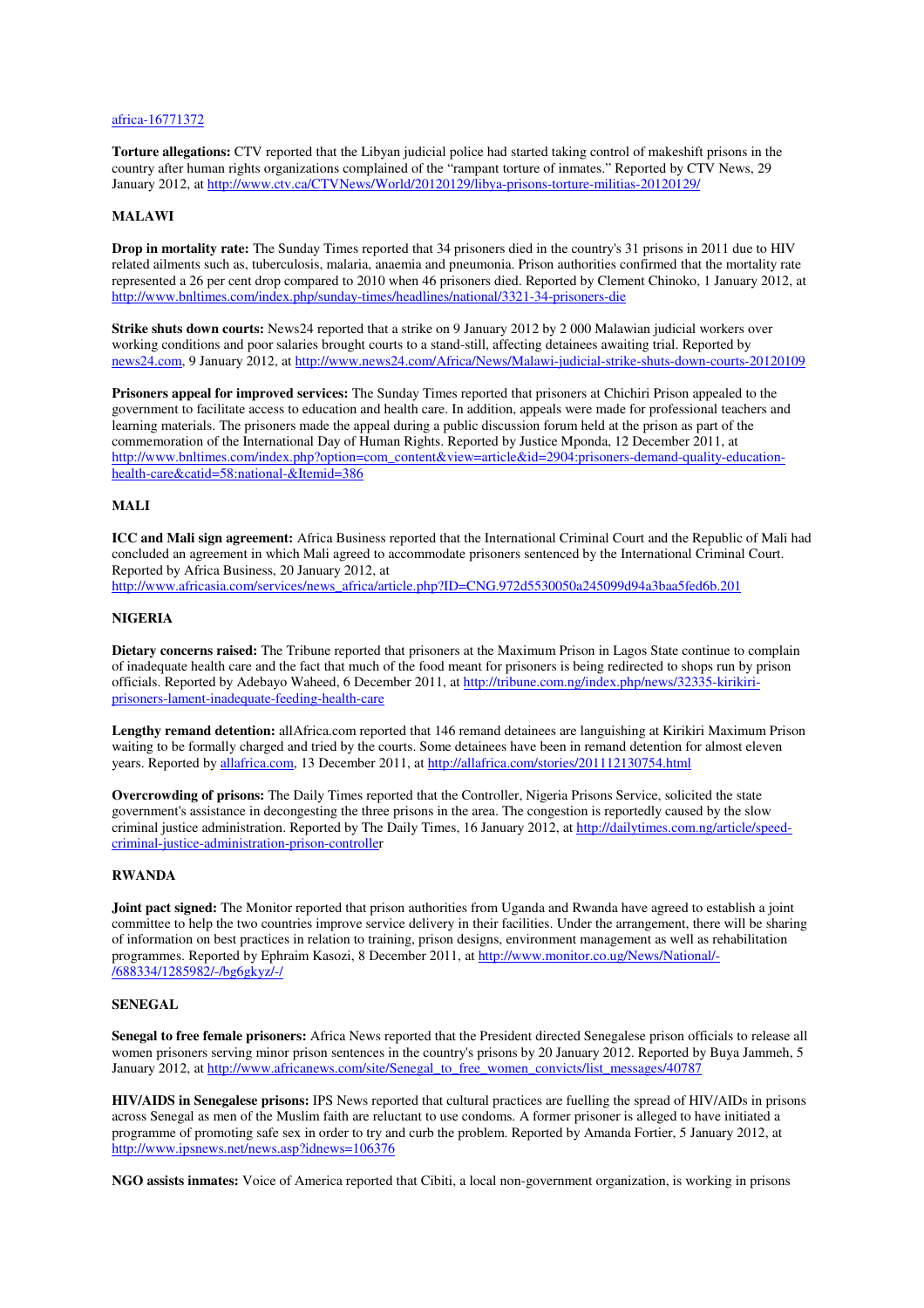across Senegal with the aim of improving living conditions for prisoners by providing access to proper nutrition, education and healthcare. Reported by Voice of America, 26 January 2012, at http://www.voanews.com/english/news/africa/Local-Aid-Groups-Improve-Life-in-Senegals-Only-Child-Prison-138128463.html

## **SIERRA LEONE**

**Donation made to prison:** The Awareness Times reported that the Sierra Leone Association of Non-Governmental Organisations donated used clothes, toothpastes, toothbrushes and soaps worth thousands of Leones to inmates detained at the Special Court of Sierra Leone during December 2011. Reported by Aruna Turay, 8 December 2011, at http://news.sl/drwebsite/publish/article\_200519336.shtml

#### **SWAZILAND**

**NGO assisting former prisoners:** The Times reported that Prison Fellowship Swaziland is engaged in helping ex-offenders use the skills acquired in prison for the purpose of earning a living. It is hoped that this project will assist in reducing the recidivism rate. Reported by Sthembile Hlatshwayo, 9 December 2011, at http://www.times.co.sz/News/35510.html

**Prison visits permitted:** The Observer reported that the Commissioner for Correctional Services has been lauded for his decision to allow friends and relatives of prisoners to visit the prisons. Reported by Simon Shabangu, 10 January 2012, at http://www.observer.org.sz/index.php?news=34144

### **TANZANIA**

**Plight of children detainees highlighted:** The Citizen reported that a study undertaken by the Commission for Human Rights and Good Governance estimated that 1400 children are being held in various prison centres in Tanzania. The report added that the conditions in which the children are detained are "punitive" and fall short of facilitating their reintegration into society. Reported by Bernard James, 29 January 2012, at http://thecitizen.co.tz/sunday-citizen/-/19343-specialreportbehind-the-walls-of-juvenile-detention-centres-in-tanzania

### **TUNISIA**

**Prisoners benefit from general amnesty:** Tunisia Live reported that President Moncef Marzouki recently granted a general amnesty to thousands of detainees in Tunisian prisons in honour of the first anniversary of the Tunisian Revolution. 122 of those granted amnesty were prisoners who had been sentenced to death. Reported by Sana Ajmi, 20 January 2012, at http://www.tunisia-live.net/2012/01/20/tunisias-human-rights-activist-president-to-abolish-death-penalty/

### **UGANDA**

**Appeal for funding:** The New Vision reported that the medical officer in charge of Luzira Prison Clinic appealed to government to allocate more funds in the prison's health budget in order to fight HIV/AIDS infections among prisoners in a more sustained and vigorous manner. Reported by Petride Mudoola, 2 December 2011, at http://www.newvision.co.ug/news/242078-hiv-prevalence-high-among-inmates.html

**Crime fighting methods questioned:** The Monitor reported that the law enforcement approach in Uganda appears to favour imprisonment as opposed to other methods means of dealing with crime. Between 2004 and 2008, the number of prisoners reportedly increased from 18,328 to 21,942. Almost 55 per cent of the prisoners are in remand detention. Reported by Rogers Kasirye, 12 December 2011, at http://www.monitor.co.ug/OpEd/Commentary/-/689364/1287966/-/12oblkyz/-/

**Prison school appeals for funding:** UG Pulse reported that prison authorities have called on the government to include Luzira Upper Prison Primary School as one of the government schools that receive funding from the Ministry of Education and Sports. The report noted that the school depends on the meagre resources from the prisons authority and volunteers. Reported by UG Pulse, 19 January 2012, at http://www.ugpulse.com/uganda-news/government/luzira-upper-prison-schoolappeals-for-funding/23651.aspx

**Presidential pardon delayed:** New Vision reported that despite the Prisons Department having submitted candidates for presidential pardons, the Prerogative of Mercy Committee is not in a position to facilitate presidential pardons as its term of office had expired. Reported Petride Mudoola, 16 January 2012, at http://www.newvision.co.ug/news/628392-Committeedelays-presidential-pardon-on-inmates.html

**161 children in prisons with mothers:** New Vision reported the Prison Department currently accommodates 161 children alongside their mothers. It is seeking funds, however, to care for these children as newly-released mothers often have no source of livelihood and decide to leave their children behind at the prison. Reported by Petride Mudoola, 17 January 2011, at http://www.newvision.co.ug/news/628368-161-children-in-prison-for-no-crime.html

## **ZAMBIA**

**Poor prison conditions exposed:** The Daily Mail reported that female prisoners at Lusaka Central Prison have complained